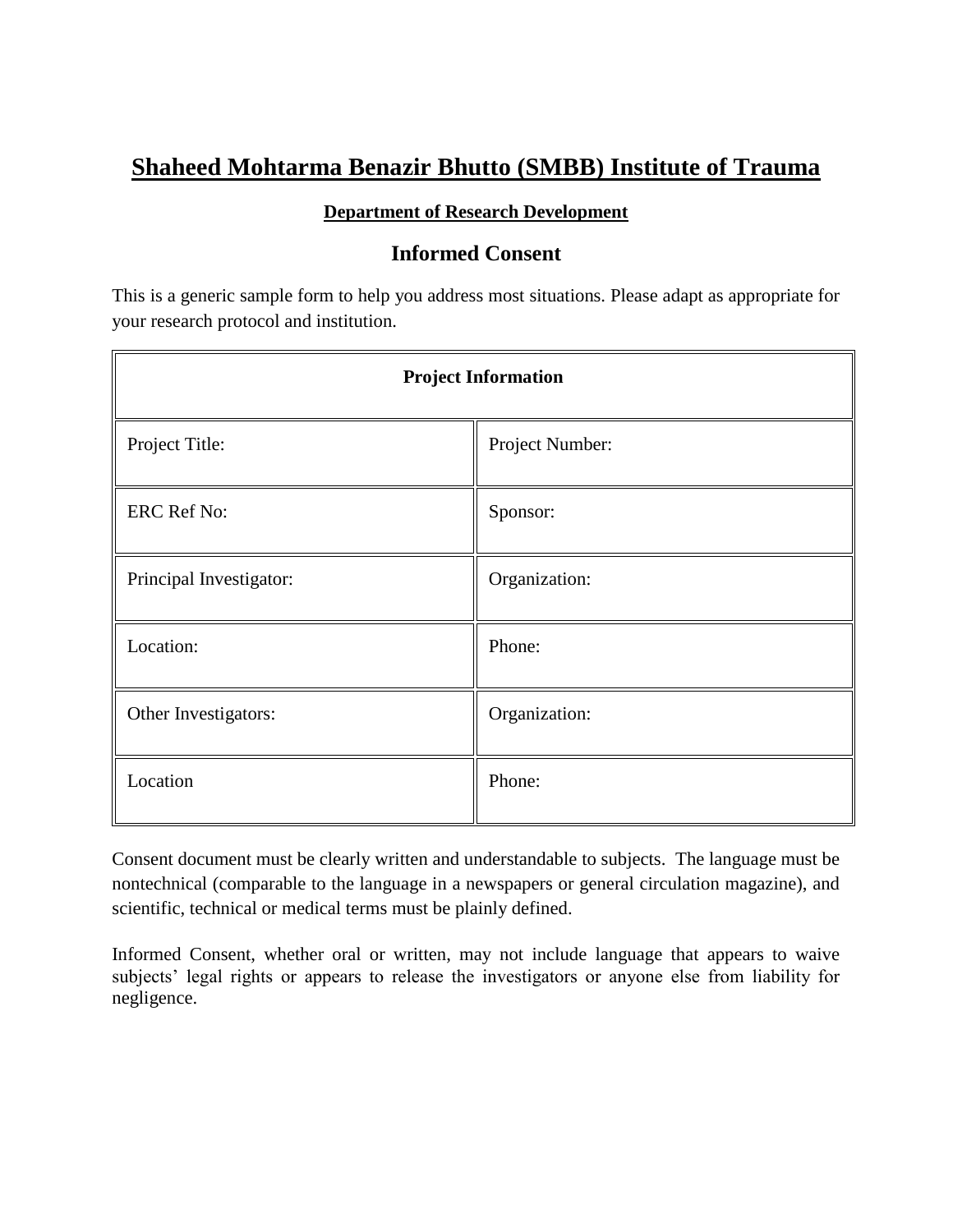## **1. PURPOSE OF THIS RESEARCH STUDY**

o Include 3-5 sentences written in nontechnical language. Start your informed consent form with the following statement: "You are being asked to participate in a research study designed to..."

# **2. PROCEDURES**

- o Describe procedures: "You will be asked to do..."
- o Identify any procedures that are experimental/investigational/non-therapeutic.
- o Define expected duration of subject's participation.
- o Indicate type and frequency of monitoring during and after the study.

# **3. POSSIBLE RISKS OR DISCOMFORT**

Note that these include not only physical injury, but also possible psychological, social or economic harm, discomfort, or inconvenience.

- o Describe known or possible risks. If unknown, state so.
- o Indicate if there are special risks to women of child bearing age; if relevant, state that study may involve risks that are currently unforeseeable, e.g., to developing fetus
- o If subject's participation will continue over time, state: "any new information developed during the study that may affect your willingness to continue participation will be communicated to you."
- o If applicable, state that a particular treatment or procedure may involve risks that are currently unforeseeable (to the subject, embryo or fetus, for example.)

## **4. POSSIBLE BENEFITS**

o Describe any benefits to the subject that may be reasonably expected. If the research is not of direct benefit to the participant, explain possible benefits to others.

## **5. FINANCIAL CONSIDERATIONS**

- o Explain any financial compensation involved or state: "There is no financial compensation for your participation in this research."
- o Describe any additional costs to the subject that might result from participation in this study, e.g. expenditures expected in coming to the research venue etc..
- o Please indicate any financial benefits to the subjects including therapeutic or diagnostic costs being covered by the study.

# **6. AVAILABLE TREATMENT ALTERNATIVES**

o If the procedure involves an experimental treatment, indicate whether other nonexperimental (conventional) treatments are available and compare the relative risks (if known) of each.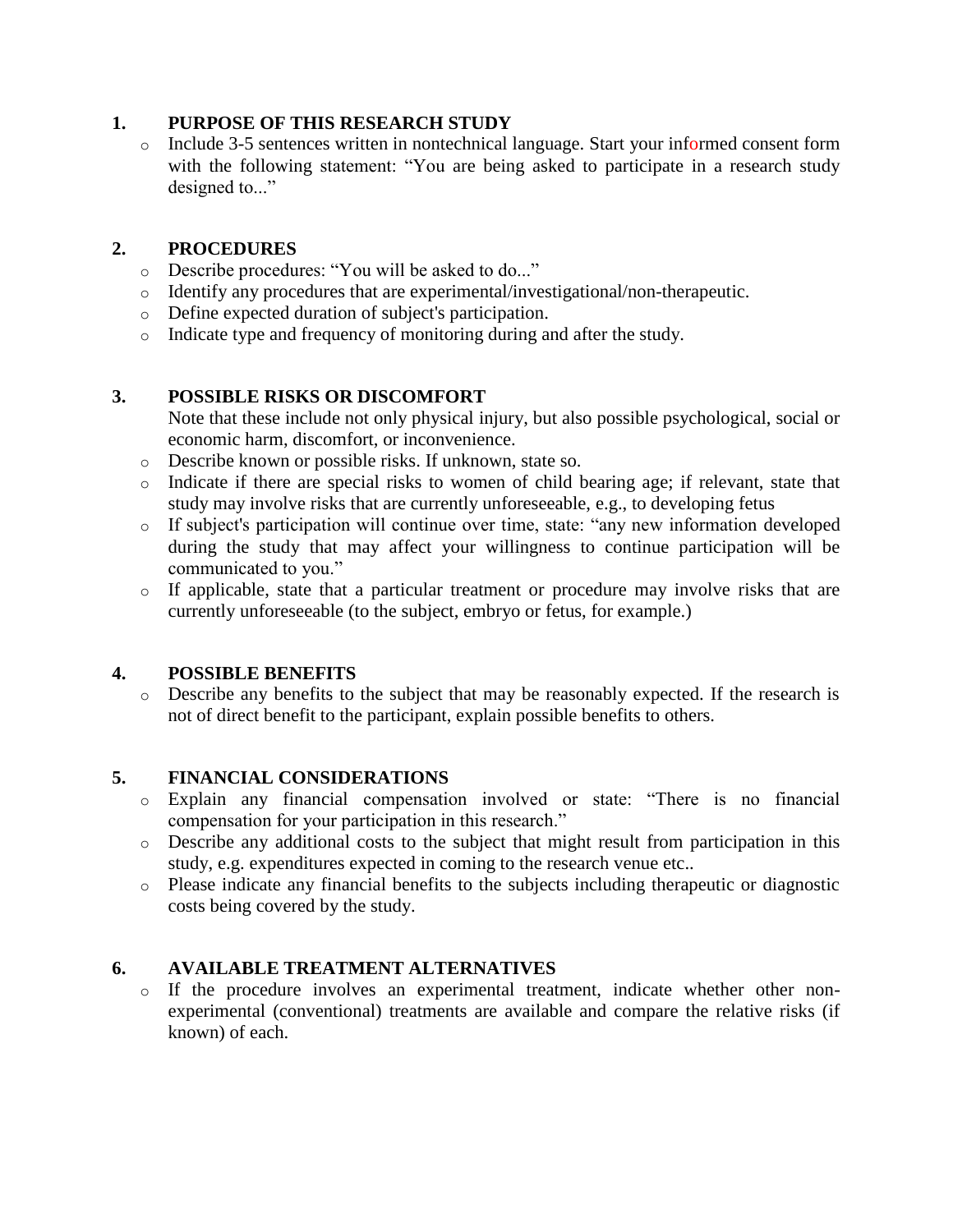#### **7. AVAILABLE MEDICAL TREATMENT FOR ADVERSE EXPERIENCES**

- o Include statements like: "This study involves (minimal risk/greater than minimal risk)." In the event that greater than minimal risk is involved, provide the subject with the following information.
- o "If you are injured as a direct result of taking part in this research study, emergency medical care will be provided by [name] medical staff or by transporting you to your personal doctor or medical centre". Indicate who will pay for this treatment.

#### **8. CONFIDENTIALITY**

o Describe the extent to which confidentiality of records identifying the subject will be maintained.

"Your identity in this study will be treated as confidential. The results of the study, including laboratory or any other data, may be published for scientific purposes but will not give your name or include any identifiable references to you."

"However, any records or data obtained as a result of your participation in this study may be inspected by the sponsor, or by SMBBIT ERC members".

In addition, list steps to protect confidentiality such as codes for identifying data.

#### **9. TERMINATION OF RESEARCH STUDY**

Include a statement: "You are free to choose whether or not to participate in this study. There will be no penalty or loss of benefits to which you are otherwise entitled if you choose not to participate. You will be provided with any significant new findings developed during the course of this study that may relate to or influence your willingness to continue participation. In the event you decide to discontinue your participation in the study,

- o These are the potential consequences that may result: (list)
- o Please notify (name, telephone no., etc.) of your decision or follow this procedure (describe), so that your participation can be orderly terminated.

In addition, your participation in the study may be terminated by the investigator or the sponsor without your consent."

#### **10. AVAILABLE SOURCES OF INFORMATION**

o Any further questions you have about this study will be answered by the Principal Investigator:

> Name: Phone Number:

o Any questions you may have about your rights as a research subject will be answered by: Name: \_\_\_\_\_\_\_\_\_\_\_\_\_\_\_\_\_\_\_\_\_\_\_\_\_\_\_\_\_\_\_

| T JUITIU.      |  |
|----------------|--|
| Phone Number:  |  |
| If applicable: |  |

o In case of a research-related emergency, call:

| Day Emergency Number:          |  |
|--------------------------------|--|
| <b>Night Emergency Number:</b> |  |